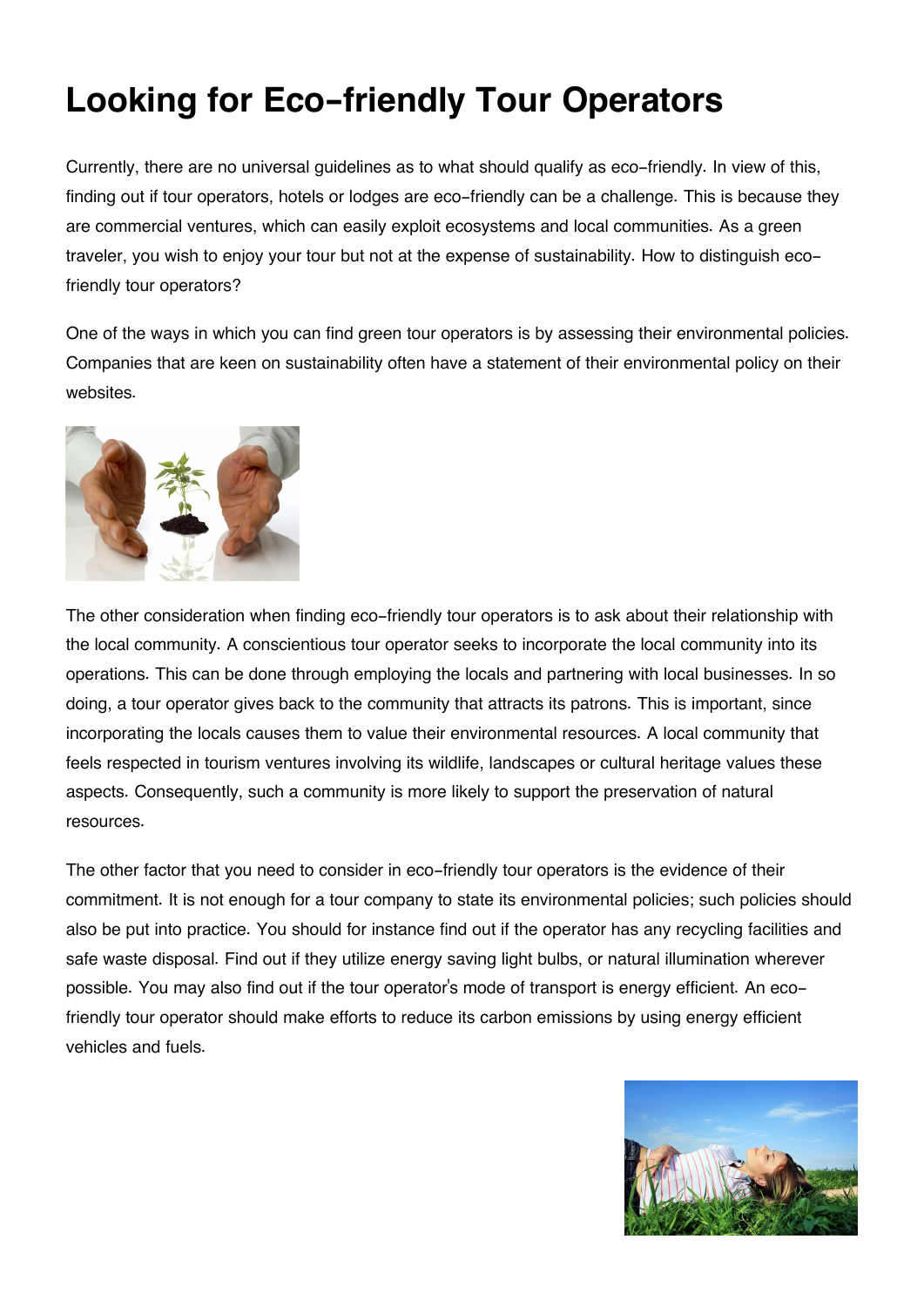Another way in which you can tell if tour operators are eco-friendly is by assessing if they are culturally sensitive. Eco-friendly tour operators will encourage cultural sensitivity by seeking to protect important cultural and historical sites. They also seek to preserve important local traditions, and offer information on the local customs. Further, such tour operators also limit the sizes of their groups to promote meaningful encounters.

You can also find eco-friendly tour operators by investigating their protocol in tours to natural areas. Tour operators need to strike a balance between exposing visitors to the wonders of a given ecosystem, while also protecting it from disruptions. Tour operators that use baiting in order to draw animals for instance may not be sustainable. This is because such animals become accustomed to handouts, which changes their normal behavior. As their normal behavior is altered, their chances for long-term survival are decreased.

The other way in which you can determine if a tour company is eco-friendly is by considering their charity works. You need to find out if the operator has any links with local charities or if they donate some of their profits to the local communities. This may be done through funding local development projects, schools or hospitals.

Further, you can also tell if a tour operator is eco-friendly by seeking any articles about them or reviews from other travelers. This will give you a better picture of the operator's sustainability practices. You may also seek information about eco-friendly tour companies from reputable organizations specializing in eco-travel. One such organization is the International Ecotourism Society, which rates tour operators' eco-friendly policies.



The absence of universal guidelines for defining the term eco-friendly poses a challenge to green travelers. This article has addressed this difficulty, as it has given you tips for finding an eco-friendly tour operator. As you have no doubt realized, you will need time to ascertain the operator's credentials as discussed in the article. This also means that organizing an eco-friendly tour may take time, but your efforts will be worth it. We are living at a time when most of the world's ecosystems are threatened with destruction. As such, any effort on your part to conserve the existing natural resources is of utmost importance.

Date: 2013-01-28

Article link: